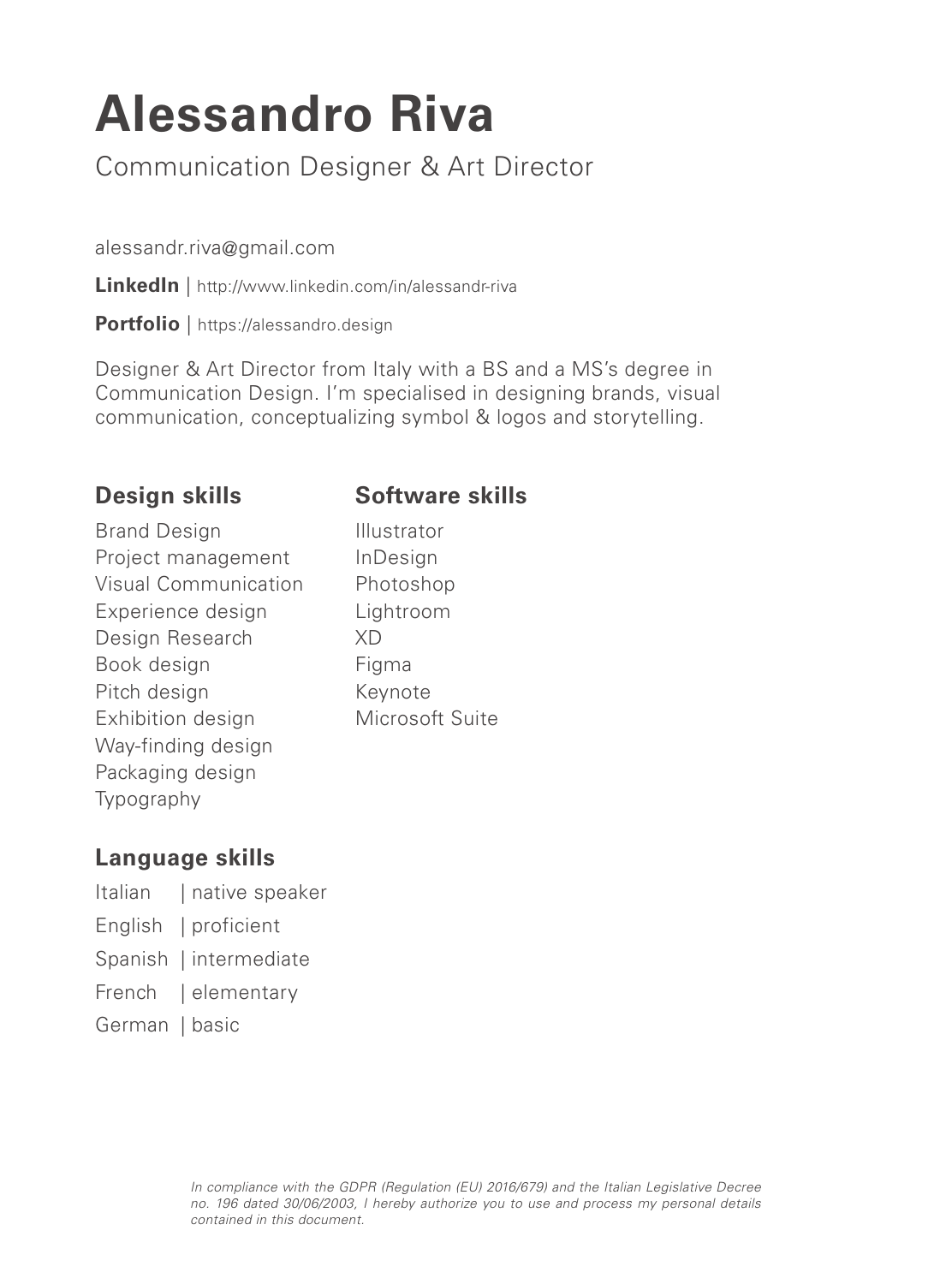## **Experience**

Freelance, Designer & Art Director Nov 2018 - Present

Freelance Designer & Art Director, over 3+ years of experience in developing engaging and innovative visual identities for clients in broad range of industries, focusing on small businesses and entrepreneur.

Highly adept at visual strategy, service design, branding, layout development and on-brand material for both print and online.

Freelance, Designer Nov 2021 - Present | Affairs | Sweden

- + Collaborate with Affairs on an ongoing project with Klarna as a client.
- + Developed contents on different communication channel and media (print & digital)
- + Created assets for Klarna's social media accounts
- + Created assets for Klarna's app

Designer, Intern 2021, May - Oct | Interbrand, CEE | Germany

- + Main clients I've worked for: Allianz, Airbus, Bugatti, Henkel, JTI, Philips
- + Brand analysis and audit for clients (domestic and global brands)
- + Development of Visual Identity concepts
- + Curated and organized the image strategy of the company.
- + Internal & Client presentation development and layout
- + Market & Benchmark research
- + Development of icons, info-graphics, mock-ups and pictograms

Designer, Junior 2020, Jan - 2021, Jan | Edilsider SpA | Italy

- + Worked on the 2020-2021 marketing campaign and supported the company's sales/marketing team in creating assets and marketing strategies.
- + Continued the projects started with the company's MarCom team
- + Design research on relevant trend innovations, product improvement and new product opportunities in support of the R&D department
- + Curated and organized the image strategy of the company.
- + Curated the image development of the company's products.
- + Created social media assets for the company social media accounts.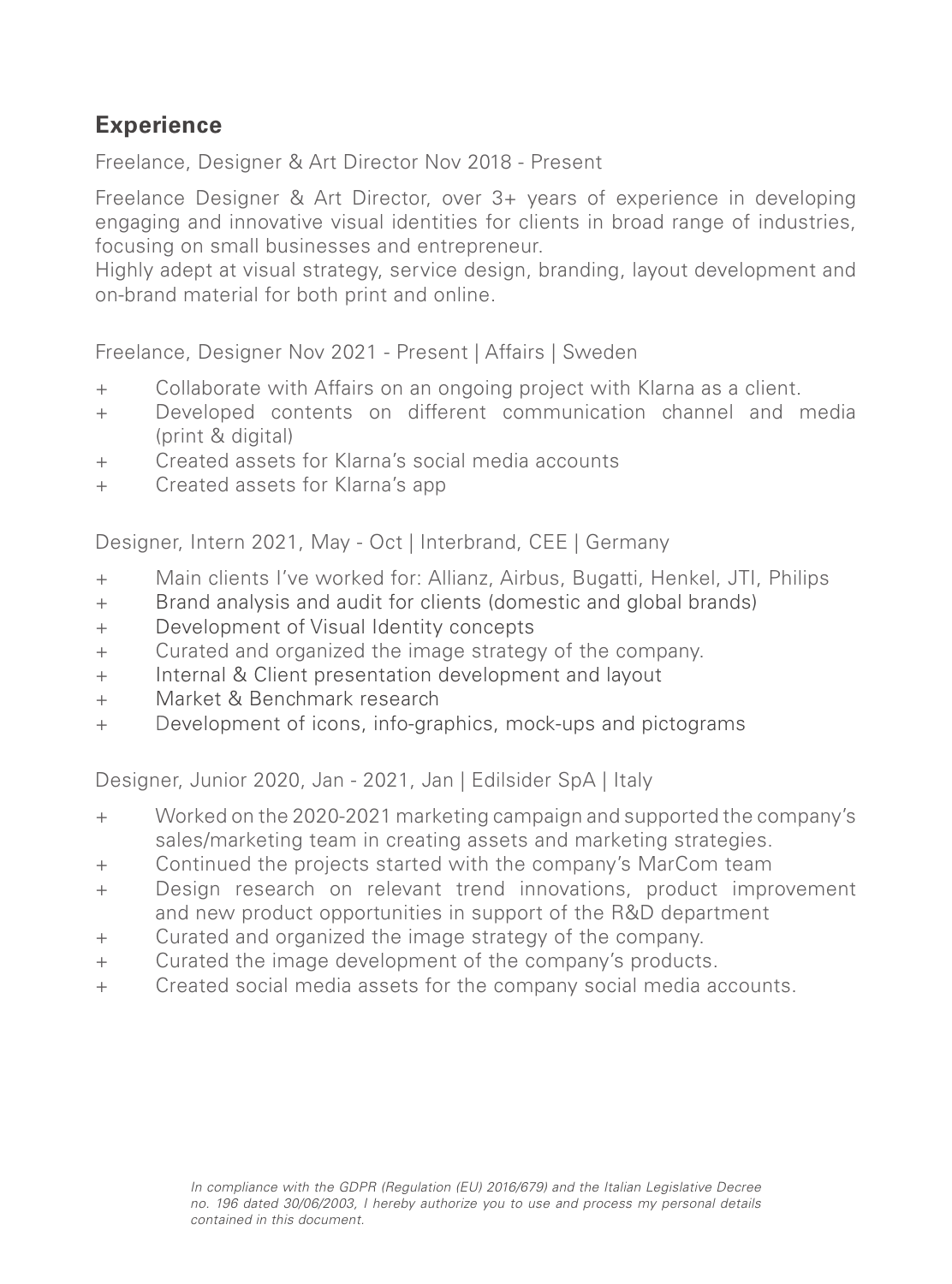# **Experience**

Freelance, Graphic Designer Aug 2018 - Nov 2019 | Edilsider SpA | Italy

- + Worked on the 2019 marketing campaign and supported the company's sales/marketing team in creating assets and marketing strategies.
- + Design research on relevant trend innovations and new product opportunities.
- + Designed various print assets for fairs, events, and exhibitions.
- + Designed vehicle graphics for the company's fleet.
- + Participated in the creation of a broad assortment of print and digital content for magazines and advertisements.
- + Curated the display, layout, and information design for fair stands.
- + Created social media assets for the company social media accounts.
- + Created and designed the company product catalogue for the year 2019.

Designer, Intern 2017 Jan - Dec | COMMUNE Inc. | Japan

- + Graphic Design Intern on several projects spanning from brand to editorial, web design, and packaging design.
- + Harmonized two different languages, English and Japanese, in design for the same brand.
- + Assisted in client meetings and learned how to administer and manage a project from conception to final development.

Apprenticeship, 2012 Sep - Oct | Editoria Grafica Colombo Srl | Italy

- + Intern in printing, typography, screen printing, and serigraph.
- + Management of moulding machines, preparation of offset printing machines, product and colour quality control.